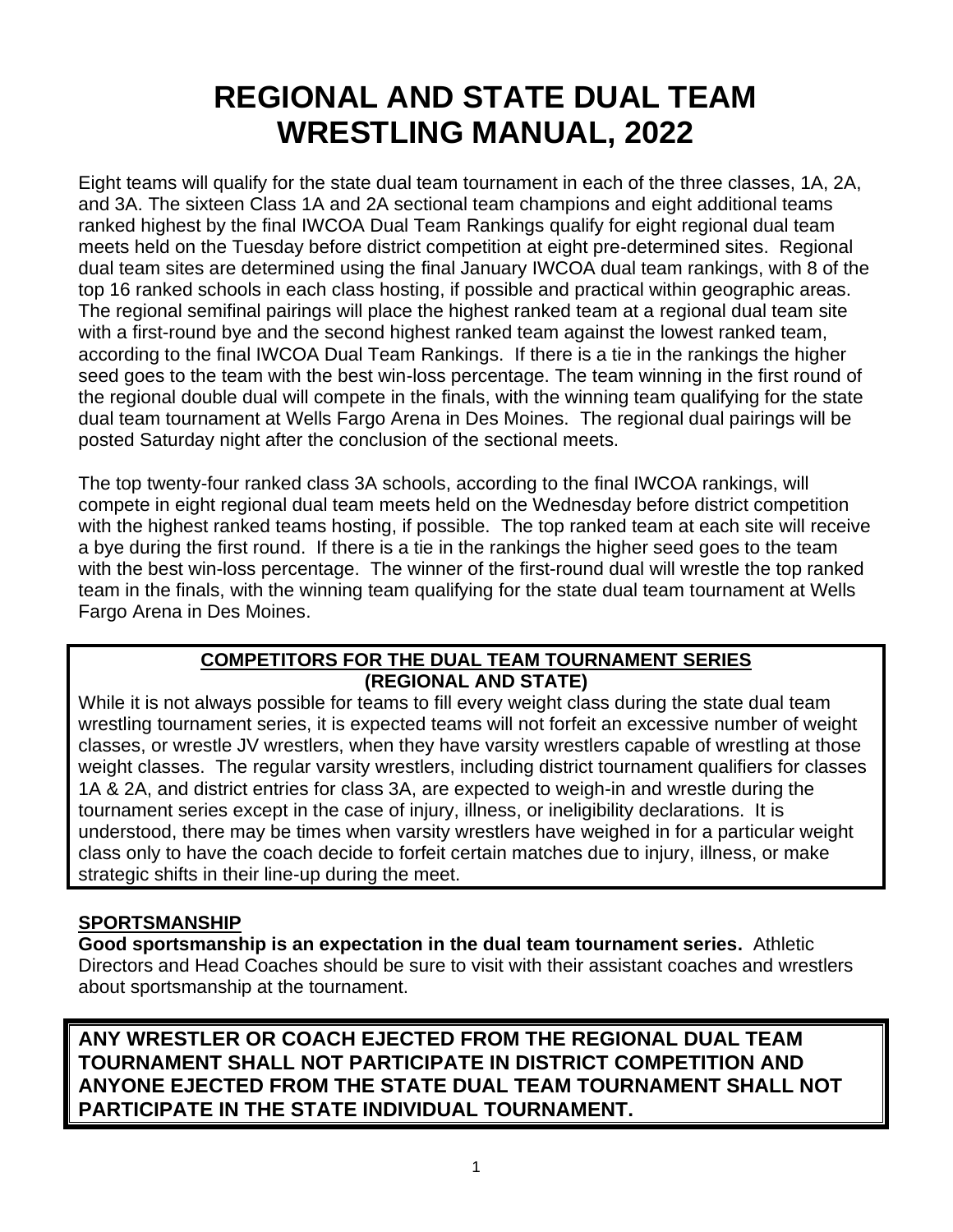# **SCHEDULE FOR DUAL TEAM TOURNAMENT SERIES**

Regional Tournaments: Classes 1A & 2A – Tuesday, February 8, 2022 – 6:00 PM Regional Tournaments: Class 3A – Wednesday, February 9, 2022 – 6:00 PM State Dual Team Tournament: Wells Fargo Arena, Wednesday, February 16, 2022 [2022 Wrestling State Duals Schedule](https://www.iahsaa.org/wp-content/uploads/2021/10/State_Dual_Schedule_2022.xlsx)

#### **ADMISSION**

Regional Dual Team (All Classes): General Admission \$6.00 State Dual Team: General Seat Admission \$10.00

**Regional Dual Team tickets** will be available in advance through HomeTown Ticketing.

**State Dual Team tickets** will be made available for purchase to qualifying schools following the Regional Duals.

**There are no 'pass outs' for IHSAA events. Anyone leaving the Arena must purchase another ticket to return.**

# **COMPLIMENTARY ADMISSION TO THE DUAL TEAM TOURNAMENT SERIES**

*Regional Dual Team Tournaments:*

The following people receive complimentary admission to regional dual team wrestling tournaments:

- 1. All **VARSITY squad members** and coaches are permitted complimentary admission to the regional dual team meet. - See "Wrestling Expense Allowance" for reimbursement information.
- 2. A maximum of six cheerleaders per school, if in uniform, and one coach/sponsor.
- 3. Any school administrator with a school administrator pass and ONE guest.
- 4. Any current, or former, IHSAA Board of Control member presenting a lifetime pass, and their respective spouse*.*
- 5. Members of the host school's Board of Education and spouse.
- **6.** Bona-fide members of the press, radio, and television media attending in the capacity of reporter and/or photographer. *(This does not include a representative of a school paper, yearbook, etc.)*
- 7. One team bus driver for each participating school.

# *State Dual Team Tournament:*

**Each participating team shall consist of 28 members.** The IHSAA will provide 28 complimentary team personnel security identification wristbands to each participating school. These security identification wristbands are for wrestlers, coaches,

managers/statisticians/videographers, and sports medicine personnel. No additional wristbands will be sold to team personnel. 28 is the total number allowed for the sake of limiting crowdedness on the arena floor. If the coach wants 24 wrestlers at weigh-ins, then he is limited to 4 coaches/managers, etc. If the coach wants 7 coaches, then he only gets 21 others on the bench. **Use of team security identification wristbands by non-team personnel will result in the school forfeiting their expense allowance.**

# **THESE SECURITY IDENTIFICATION WRISTBANDS ARE FOR THE STATE DUAL TEAM**

**TOURNAMENT ONLY.** Qualifiers for the state individual wrestling tournament will receive different security identification wristbands when they pick up their information packets for the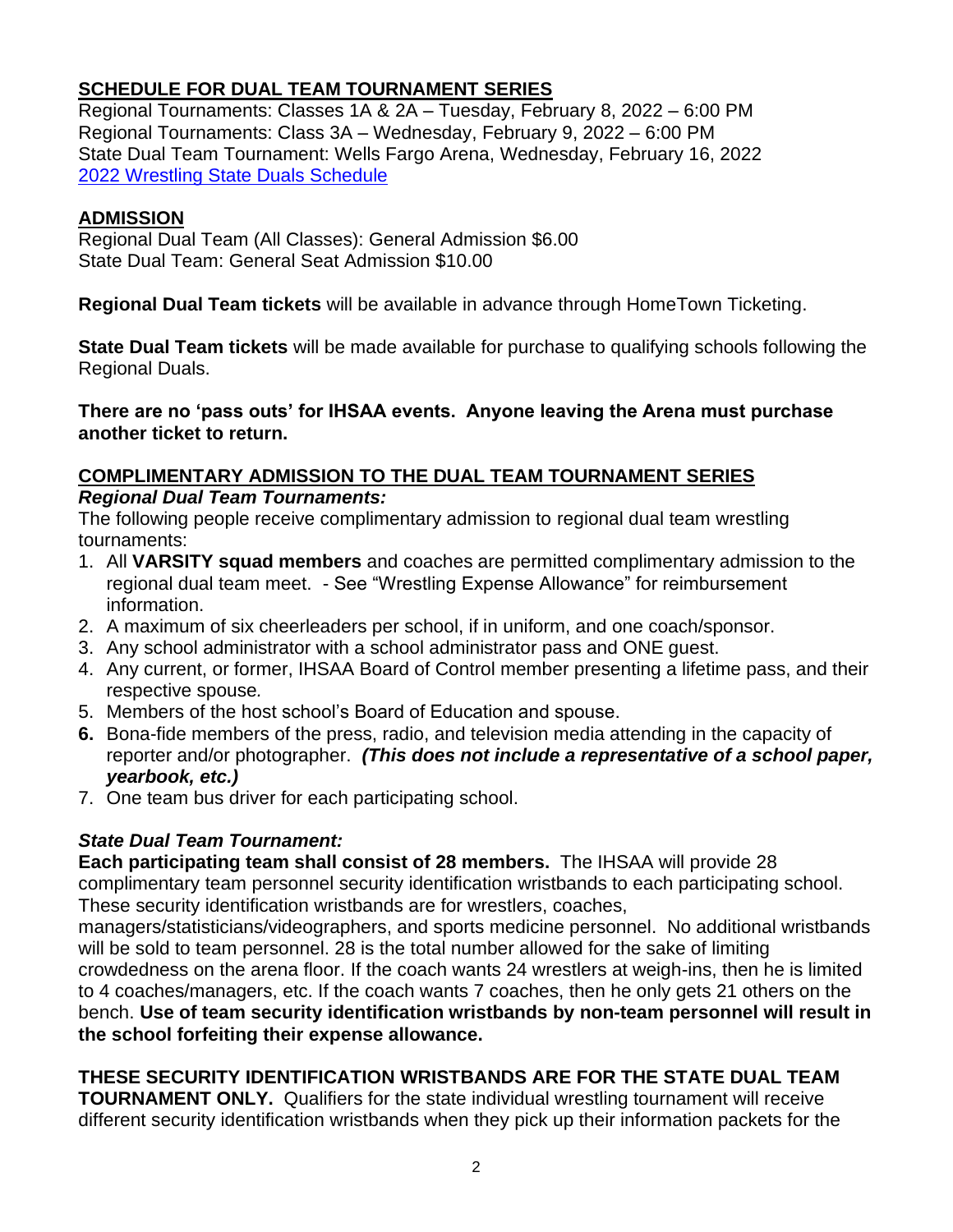individual tournament. See the State Individual Wrestling Tournament Manual for complete information.

Wrestlers and other team personnel must wear their security identification wristbands on their WRISTS to gain entrance to the secure areas in Hy-Vee Hall and Wells Fargo Arena. Damaged wristbands can be *exchanged* at the Head Table or at the desk in the locker room hallway near the elevators. After entering Wells Fargo Arena, security identification wristbands will not allow access to the spectator seating area.

- 1. Each participating school will receive six security identification wristbands for the six cheerleaders who may cheer and one for the coach/sponsor. These security wristbands will be used to enter through the "Worker/Wrestler Entrance." There will be no separate cheerleader entrance for state dual team wrestling. Cheerleaders will use the team entrance for state dual team wrestling.
- 2. Team bus driver(s) must purchase a ticket if they wish to attend the state duals.
- $\frac{3}{2}$ . School administrator passes will be allowed this year. Any school administrator attending the state duals will need to enter at the VIP entrance (NW corner).

# **AWARDS**

*Regional Dual Team:* The regional team champion will receive 15 medals for 14 competing wrestlers and the head coach, as well a championship banner for the school. Additional medals may be purchased by contacting the IHSAA. The regional dual team champion will also receive a state qualifier banner for their school.

# *State Dual Team:*

*Participation trophies and medals:* Each team participating in the state dual team tournament will receive a trophy for the school and 15 medals for 14 competing wrestlers and the head coach. Additional medals may be purchased by contacting the IHSAA.

*Banners:* The champion and runner-up teams in each class will receive a banner for their school.

*Picture plaques:* Teams who qualify for the State Dual Team Tournament will receive 15 picture plaques for the 14 competing wrestlers and the head coach. Additional plaques may be purchased by contacting the IHSAA. Picture plaques will be sent to participating schools approximately 6-8 weeks after the Tournament.

# **BANNERS, SIGNS, HOOPS, CONFETTI, ETC., PROHIBITED**

The Board of Control of the IHSAA prohibits spectators from displaying any banners or signs, artificial noisemakers, as well as, the use of confetti, etc. Cheerleaders are prohibited from using a paper hoop designed for athletes to run through when coming onto the mat. (This regulation is in effect for the regional and state dual team tournaments.)

# **BLOOD BORNE PATHOGENS**

Host schools are responsible for the necessary disposable supplies and personnel for cleaning blood from the mat or other areas of the facility. Participating schools are responsible for the cleaning of blood and other body fluids from their own athletes, and for using universal precautions when doing so.

# **BUS PARKING AT STATE DUALS**

Busses will be allowed to park at Principal Park free-of-charge. Principal Park is about one mile directly south of WFA on 3rd Street. **Busses will be allowed to drop students off at the 3rd**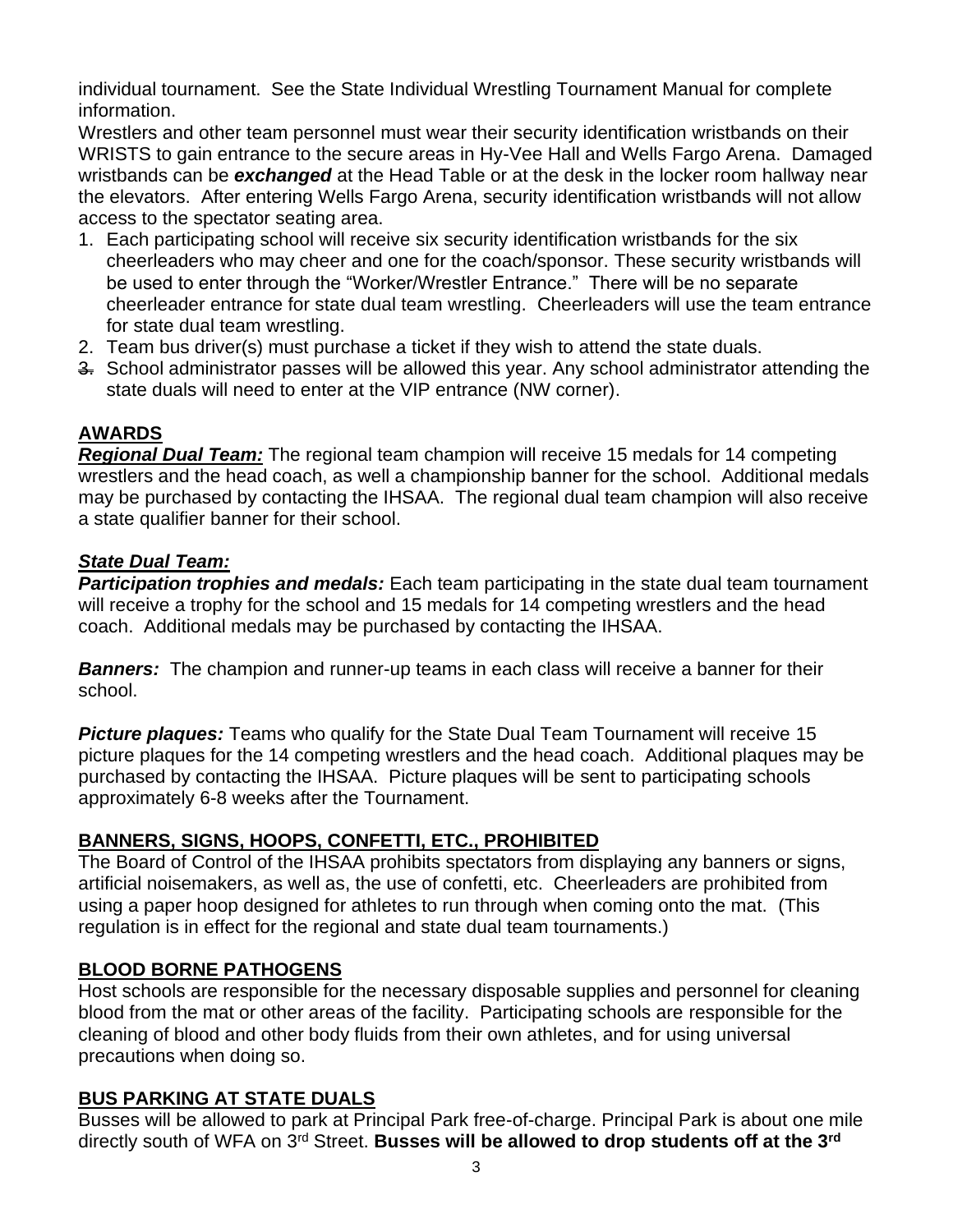**Street drop off lane near the Main Entrance to the Arena**. After dropping students off, busses will be directed to Principal Park where pep busses ONLY can park free. NO VANS, SUBURBANS, OR CARS ALLOWED!

**Transportation to and from Principal Park to Wells Fargo Arena:** Once they have parked their bus at Principal Park, drivers should secure transportation to Wells Fargo Arena on their own accord. If walking, there is a skywalk entrance about 4 blocks from Principal Park at 2<sup>nd</sup> & Court streets. Please refer to the downtown Des Moines map below for skywalk and points of interest information. [Downtown Des Moines Map](https://assets.simpleviewinc.com/simpleview/image/upload/v1/clients/desmoines/Downtown_Des_Moines_Navigation_Map_2019_12_05_e75eda09-baf7-4eeb-86fa-6a0fea5a0339.pdf)

# **CHARITABLE CONTRIBUTIONS AND SOLICITATIONS**

Tournament managers may be confronted with various requests pertaining to donations and contributions to organizations that rely upon this method or system of financing their programs. The Board of Control prohibits the passing of hats, receptacles, blankets, etc., inside the gymnasium at any IHSAA-sponsored tournament for the purpose of collecting any contributions to any group or organization. The Board of Control does not object to placing a receptacle in the vestibule or lobby of the gymnasium where the people may deposit their contributions, provided this arrangement meets with the approval of the local tournament manager.

# **CHEERLEADERS**

Regional dual team cheerleader expectations – Dual Team [Cheer Wrestling Rules](https://www.iowacheercoaches.org/) Six cheerleaders and one cheer coach will be permitted at both the Regional Duals and State Duals for each qualifying team.

# **COMMUNICABLE SKIN CONDITIONS AND SKIN CHECKS**

#### *Regional Dual Team Tournaments:*

At regional dual team tournaments, the officials will conduct the skin checks. Any wrestlers with suspect skin conditions MUST present a current, completed Wrestling Skin Condition Report at the time of weigh-ins signed by a medical professional stating the condition is NOT communicable OR stating the wrestler had a communicable condition that is no longer communicable as of the date of the meet. If a designated on-site medical professional (Medical Doctor, Doctor of Osteopathic Medicine, Doctor of Chiropractic, Physician's Assistant, or Advanced Registered Nurse Practitioner) is present at the weigh-ins he or she has the authority to rule on any suspect communicable skin conditions. This medical professional has final authority to allow or deny participation regardless of what is indicated on the IHSAA Skin Condition Report Form presented by the coach.

# *State Dual Team Tournament:*

Skin checks will be performed at weigh-ins. Any wrestlers with suspect skin conditions MUST present a current, completed Wrestling Skin Condition Report at the time of weigh-ins signed by a medical professional stating the condition is NOT communicable OR stating the wrestler had a communicable condition that is no longer communicable as of the state tournament. A tournament physician will be available when each class weighs in to rule on any suspect skin, or other health, conditions. The tournament physician has FINAL AUTHORITY to allow, or deny, participation regardless of what is indicated on the IHSAA Skin Condition Report Form presented by the coach.

# **FOOD & DRINK IN WELLS FARGO ARENA**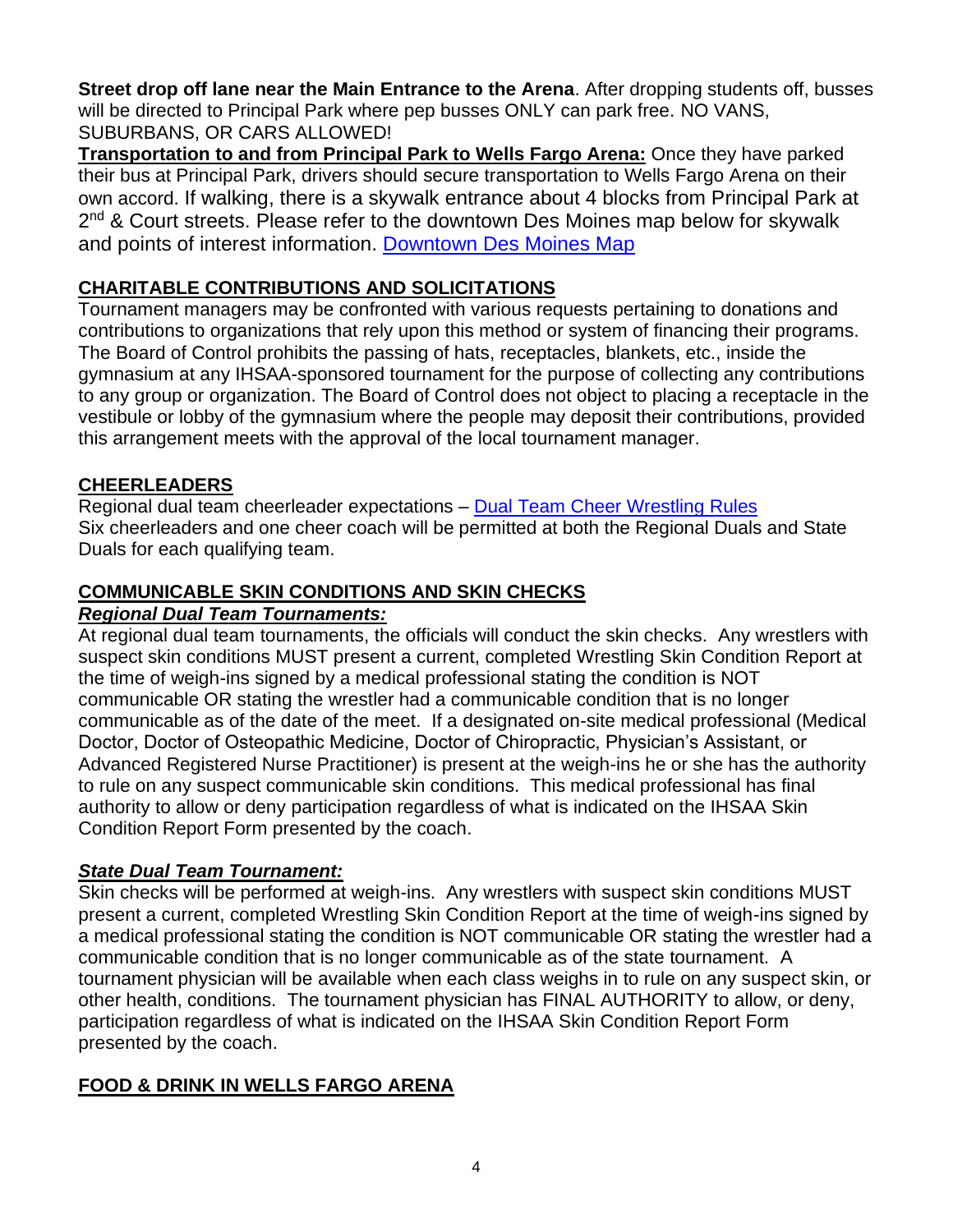Team personnel may bring outside food and drink into the backstage arena areas through the tunnel from the Hy-Vee Hall ONLY. It is NOT permissible to bring outside food and drink into the main arena areas, except for personal water and sports drink containers.

# **IOWA WRESTLING COACHES AND OFFICIALS ROOM**

A room for IWCOA members is available in the Southwest corner of the 300 level of Wells Fargo Arena for members of the IWCOA to conduct any business they may have during the tournament.

#### **LENGTH OF MATCHES**

ALL matches in the state dual team tournament series will be **(3) two-minute periods (2-2-2)**, plus overtime, if needed.

#### **LOCKER ROOMS**

Locker rooms will be available for wrestlers. ALL wrestlers should plan to shower when they are finished wrestling for the day. This will help alleviate any concerns about wrestlers becoming ill or developing a communicable skin condition from not showering. **Soap & towels are NOT provided.**

#### **MAPS OF WELLS FARGO ARENA AREA FOR STATE DUALS**

Here is a link to the Wells Fargo Arena area maps: [Wells Fargo Arena](https://www.iahsaa.org/wp-content/uploads/2021/01/WR-Wells-Fargo-Map-1.27.21.pdf)

#### **MUSIC BEFORE MATCHES**

Because this is an IHSAA event hosted by a member school there is no "run out" music for wrestlers before the start of a match. The atmosphere should be as neutral as possible for all schools.

#### **PHOTOGRAPHY**

Jolesch Photography is the official photography service for the State Wrestling Tournament. The website is at this link: [Jolesch Photography –](http://www.bandgroupphotography.com/IHSAA/Index.html) IHSAA Events

Coaches, managers, and wrestlers are **NOT** allowed to take pictures or video at mat-side.

Spectators may take pictures and video from their seats, but no external power is available. Taking pictures or videotaping in the aisles is strictly prohibited. Information about ordering state tournament photos will be available on the main concourse level throughout the tournament.

# **PUBLIC ADDRESS ANNOUNCEMENT POLICY**

The public address system at an IHSAA post-season event is not to be used as an open public forum for the expression of views by individuals or organizations concerning political, philosophical, religious, or other matters unrelated to the conduct of the event, or the management and safe use of the event site. For example, conducting a prayer over the public address system is prohibited at IHSAA post-season or sponsored events.

# **SEATING FOR TEAM PERSONNEL AT STATE DUALS**

Seating for 28 team personnel will be provided on the floor of Wells Fargo Arena while their team is competing.

# **SPORTS MEDICINE PERSONNEL AT STATE DUALS**

The Athletic Association provides physicians and athletic trainers for the tournament.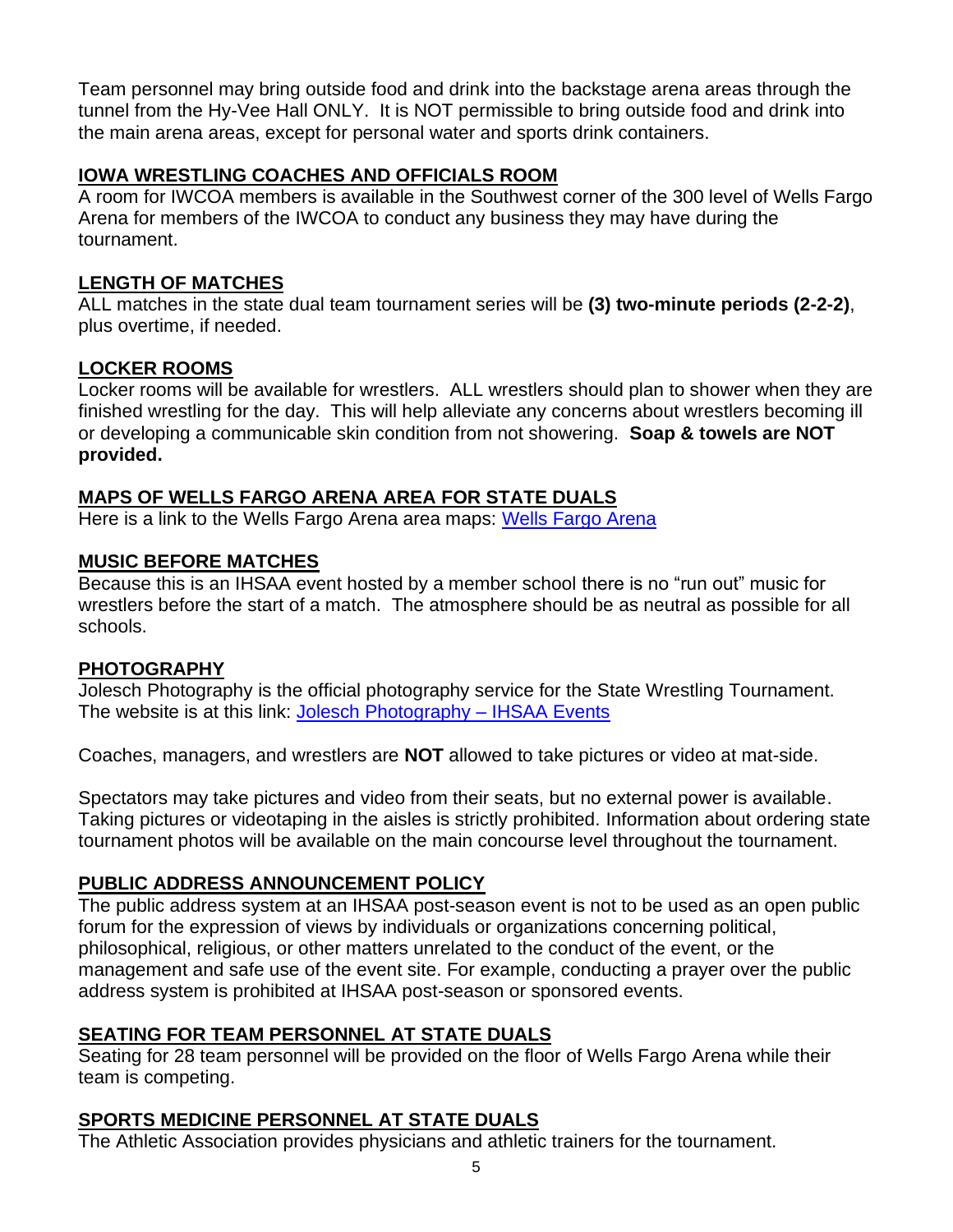CONCUSSIONS – While the IHSAA designated tournament physicians and athletic trainers will work with sports medicine professionals a school may bring with them, IHSAA designated tournament physicians and athletic trainers shall have final authority to determine if an athlete who is exhibiting signs, symptoms, and behaviors consistent with a concussion shall return to competition.

# **SEEDING INFORMATION FOR STATE DUALS**

After the eight State Dual teams per class are determined, those coaches will have a chance to give criteria for their team via a conference call then will submit their own rankings to determine the seeds for the state dual tournament. Each coach will rank the top 8 schools from the qualifying teams. If a tie exists upon submission of these rankings the tie will be broken by the following criteria (1) Head to Head competition (2) Overall winning percentage (3) the school *FIRST* alphabetically will receive the higher seed in *ODD* years, and the school LAST alphabetically will receive the higher seed in EVEN years.

# **STARTING WEIGHT CLASS**

As per NFHS rules, the starting weight class will be drawn immediately before weigh-ins at regional and state duals. The random draw will be the same for all three classes, 1A, 2A, and 3A at the state dual team tournament. Each round will begin one weight class beyond the previous round. A pre-meet disk toss will determine which teams' wrestlers have the choice of position at the start of the second period and which teams' wrestlers are to report to the scorer's table first for each weight class.

# **TEAM PERSONNEL ENTRANCE INTO THE IOWA EVENTS CENTER**

Team personnel will use the Hy-Vee Hall North Lobby entrance, which is on  $3<sup>rd</sup>$  Street just under the skywalk. Please refer to the online map for the specific location of this entrance. This entrance is posted as the "WRESTLER & WORKER ENTRANCE" and will open one hour before the first weigh-ins for the day are scheduled.

The team personnel entrance into Wells Fargo Arena is through the tunnel from the Hy-Vee Hall. This is the ONLY entrance team personnel will be admitted free-of-charge. Only team personnel wearing security identification bands will be admitted through this entrance.

# **TEAM PICTURES AT STATE DUALS**

Team photos are yet to be determined and we will send further information about the photo plaques prior to the tournament. Jolesch Photography will be the official photographer.

# **TEAM TIES AT REGIONAL AND STATE DUAL TEAM COMPETITION**

In the event a tie score exists in a dual meet at the regional or state dual team tournament, the criteria found in the NFHS Wrestling Rule Book will be used to break the tie.

# **VALUABLES**

Never keep valuables in the weigh-in or warm-up areas or the locker rooms. Each school is responsible for keeping their valuables with them at all times.

# **VIDEO TAPING MATCHES**

Videotaping of matches is permissible provided viewing of the videotape by team personnel does NOT take place until the entire meet is over. The host management is NOT expected to provide electrical power.